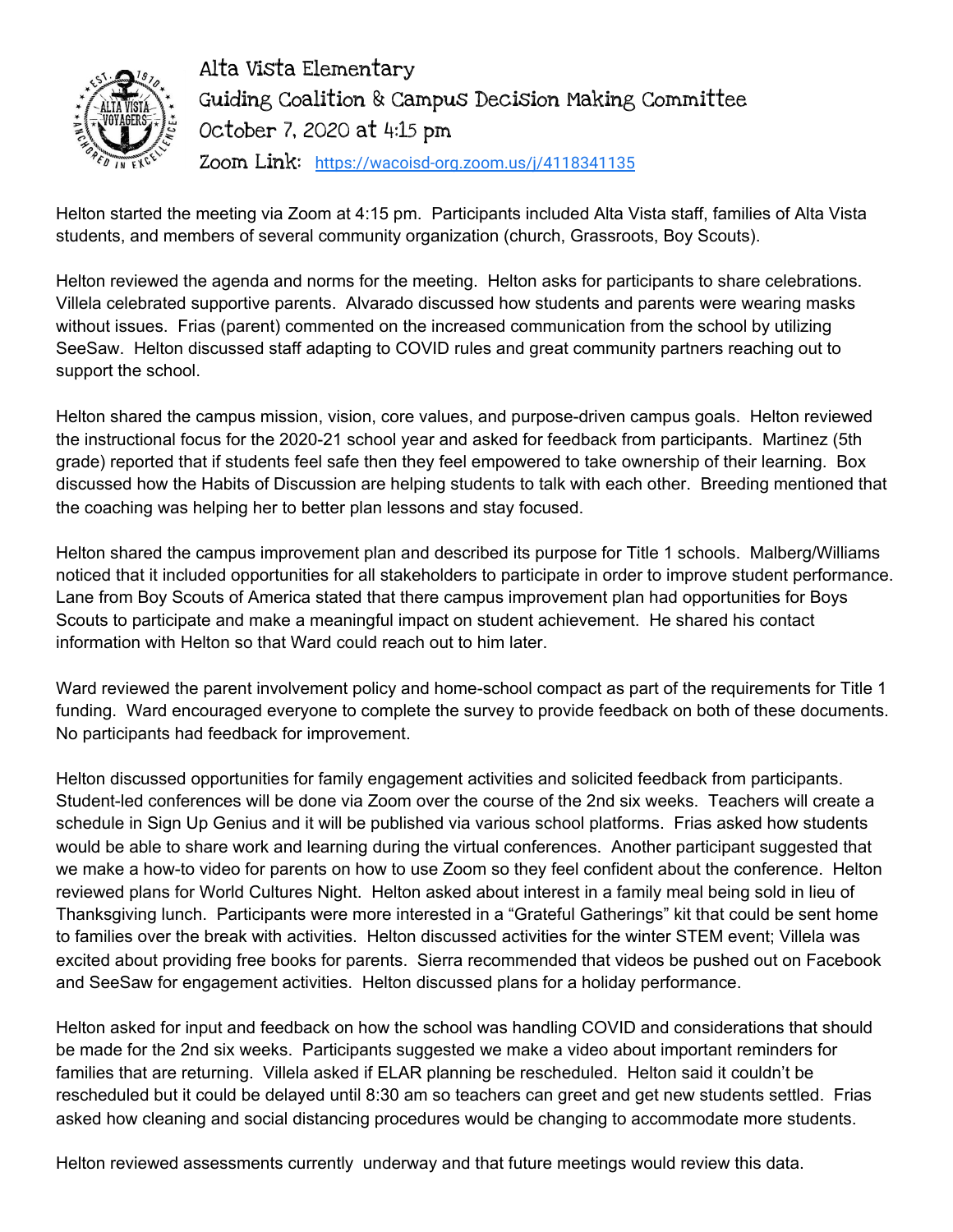Helton asked for feedback on professional development needs. Mentoring Minds/Itematica and Habits of Discussion are two upcoming topics. Villela and Box mentioned that vertical planning time with Region 12 was one of the most helpful forms of professional development.

Helton shared her email for any future feedback or questions and adjourned the meeting at 5:20 pm.